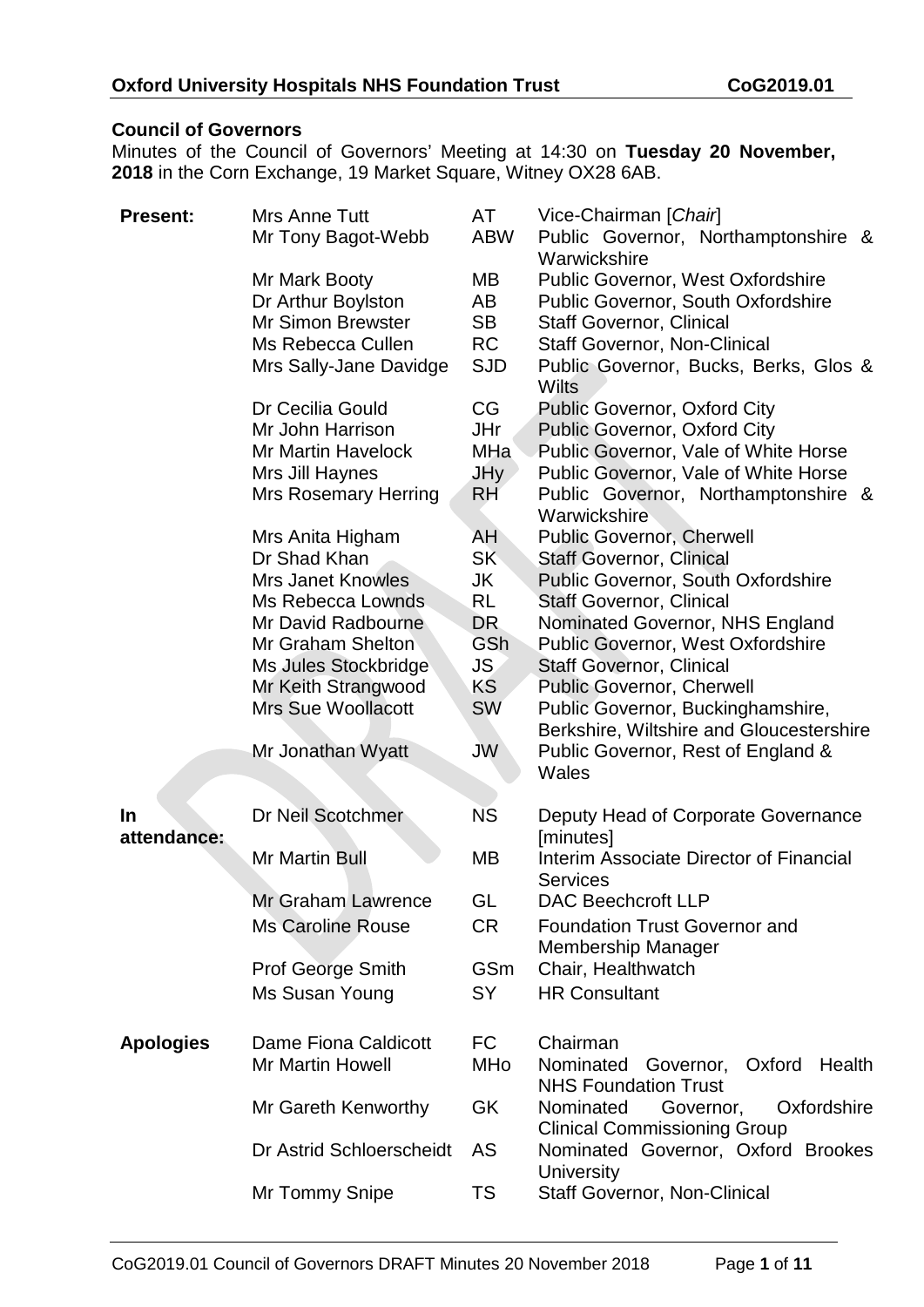Cllr Lawrie Stratford LS Nominated Governor, Oxfordshire County Council Emily Young People's Executive [YPE]

### **CoG18/11/01 Welcome, Apologies and Declarations of Interest**

Apologies were received as outlined above.

Professor Smith, Susan Young, Graham Lawrence and Martin Bull were welcomed to the meeting.

Keith Strangwood declared an interest as the Chair of the 'Keep the Horton' Group. Anita Higham declared an interest as the Chair of the North Oxfordshire Locality Forum. Graham Shelton declared an interest as the Chair of the West Oxfordshire Locality Forum.

#### **CoG18/11/02 Minutes of the Meeting Held on 18 July 2018**

John Harrison noted that he had been omitted from the attendees for the meeting on 18 July.

The minutes were otherwise accepted as an accurate record.

#### **CoG18/11/03 Matters Arising**

NS noted that the action on legal claims related to the proposal that more detailed information on this be provided to the Council. He explained that there was some complexity in presenting this in a way that was meaningful and so the possibility of bringing this back as a topic to a future seminar had been proposed. The Council was reminded, however, that some high level information on this subject had been provided via the Governors Forum.

The Council was informed that, following discussion of Council of Governors meeting dates at the previous meeting, additional comments on the schedule were sought via email and the dates had been revised based on feedback from governors.

The appointment of Professor Meghana Pandit as the Trust's new Chief Medical Officer, commencing in post from January 2019, was confirmed.

AB asked whether the Vice-Chairman was able to comment in more detail on the improvements in Gynaecology waiting times that had been reported to the Public Board and the extent to which this was linked to the changes in the organisation of Womens' and Childrens' services.

AT reminded governors that the Trust made the divisional changes to strengthen the leadership of these services. As a result Gynaecology had its own Clinical Director which had not previously been the case. The service was now within the Surgery and Oncology Division, which was vigorously tackling waiting times in Gynaecology, which had been recognised as the Trust's weakest specialty on 52-week waits. The Board was reported to be encouraged but not complacent about the improvement, recognising that there was much still to be done to achieve the requirements of the NHSI undertakings in this area.

#### **CoG18/11/04 Chairman's Business**

Newly elected governors were welcomed to their first meeting of the Council of Governors in public.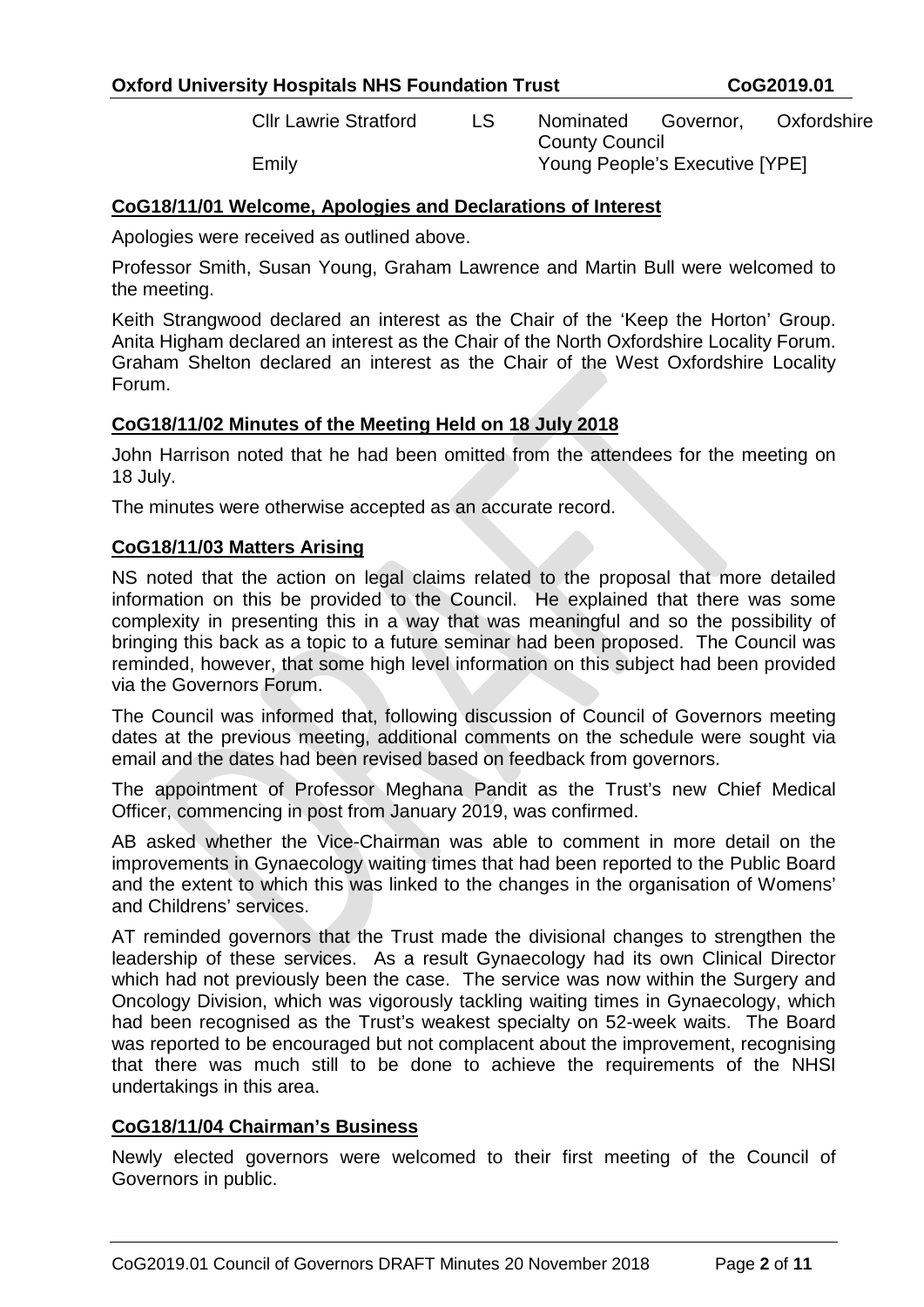AT confirmed that, further to discussion on 30 October, an extraordinary meeting of the Council of the Council of Governors to receive the recommendation of the Chair's Appointment Panel had been scheduled for 18.00-20.00 on Monday 10 December in the George Pickering Education Centre, John Radcliffe Hospital, Oxford. This meeting was to be chaired in the absence of the Vice-Chairman by Chris Goard as Senior Independent Director. It was highlighted that this meeting would need to take place in private due to the confidential nature of the business to be conducted.

# **CoG18/11/05 Report from Healthwatch**

The Chair of Healthwatch was invited to provide this report.

GSm explained that he would not provide a written report but would provide verbal feedback on some issues that Healthwatch had become aware of. He explained that Healthwatch deals mainly with issues related to patients and the public but that, in doing so, it has contact with staff at all levels. He commented that if staff were unhappy then care was adversely affected. He quoted results for the national staff survey which measures staff satisfaction and morale, noting that these were below average in Oxfordshire. He noted a concern that staff felt under pressure to come into work and on some occasions did so when they were not fit to.

He further explained that he had spoken to two consultants who had expressed concerns. One was a cancer surgeon who felt that he wasn't able to spend enough time undertaking surgery. The other was a consultant with a research focus who expressed the view that the Trust was not currently a good place to work. He had also spoken to two matrons who had voiced concerns in particular that the take home salary for nursing staff was not enough to live on. There was also a concern that bank and agency staff were being used extensively and got paid more than permanent staff.

The Healthwatch Chair also commented that Healthwatch heard about a number of instances of bullying and harassment. He quoted the example of a receptionist at the Churchill who identified a number of potential areas for improvement in their department but was criticised for doing so. A Union representative had indicated that they were dealing with a number of similar cases. GSm explained that Healthwatch was seeing staff at all levels who were unhappy and had low morale.

GSm also noted the example of the four ambulance-sized bays at the front of the new entrance. He explained that these were not specifically marked for ambulances and were often blocked by cars. He had raised the issue of remarking the bays with the Trust and it had taken over a year to resolve this. He noted that a feeling existed that there was no point in trying as nothing would change.

GSm suggested a number of actions that might be taken up to assist in improving the situation:

- Senior management to be more visible on the 'shop floor':
- The use of 'Quality Circles' involving staff from cleaners to consultants to get bottom-up suggestions for improvements;
- Suggestion boxes with rewards to staff for suggestions that save money:
- Staff should be paid retention bonuses instead of using agency; and
- An innovation fund should be created to allow new ideas to be trialled and implemented.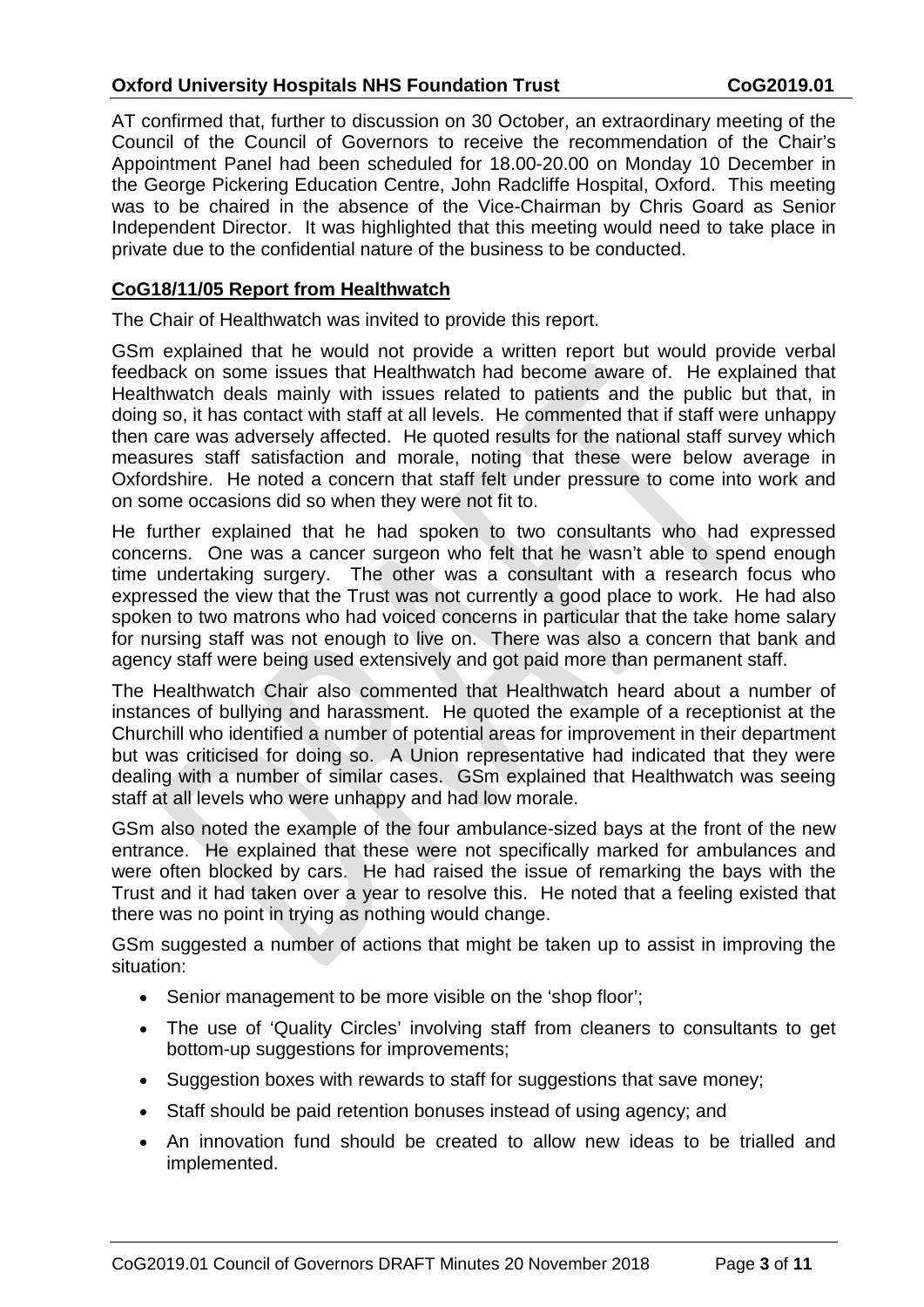He concluded that supporting staff was the best way to get better services for patients and staff.

GSh commented that he agreed with this analysis entirely. He noted that staff morale was clearly a significant issue and that this was the responsibility of the management. The impression being created was of brilliant clinical care within a poor organisation with nowhere to park.

RH thanked GSm for putting these issues into words. She noted that based on experience elsewhere things did not have to be this way and that these issues could be fixed. She suggested that a session be held to look at what the results had shown.

SB thanked GSm for his comments but commented that there were some issues that had already been addressed. He highlighted the listening events that had been coordinated by the Director of Improvement and Culture. He also noted that staff recognition awards had been strengthened, noting that he had been involved in the process and had seen some strong applications. He agreed that walkabouts by senior staff were important. He also noted that the Chief Executive had recently communicated with staff to highlight that the responses to the current staff survey were higher than the previous year, around 40% which was above the national average.

In relation to this the Vice-Chairman noted that, with this current survey underway, the data that GSm had quoted was now a year old. She noted that without the Director of Improvement and Culture present it would not be appropriate to comment in detail but suggested that some communication go out to governors to summarise the range of initiatives that had been put in place. She noted that the Council of Governors would be very aware of issues related to staff recruitment from previous discussions on the topic. She noted that whilst there was significant spend on agency this was lower than average and the intention was to reduce it to as low a level as possible. When the results of the current staff survey were know this would lead to a comprehensive action plan.

JS explained that she had found GSm's comments disappointing and inaccurate. Whilst there were always things that could be improved she felt that these had failed acknowledge the many changes that had taken place. She noted that feedback boxes existed on all wards and that there were many opportunities to feed back comments. As a very experienced nurse she expressed the view that the Trust was in no better or worse a position than many others around the country and reflected that she found GSm's comments demoralising as someone working within the organisation.

AH commented that she agreed with GSm's observations. She suggested that governors took up opportunities to see services, commenting that issues with leadership would always be reflected in front line services.

KS noted that he had heard similar reports to those described and some worrying accounts of staff to beds ratios which could lead to greater stress for staff. He suggested that many senior individuals seemed to be leaving the Trust.

JW noted the positive impact of a strong complaints system, highlighting that it was better to deal with issues quickly and that it was important that people knew where to raise things. He suggested that the Trust consider training its own nurses by establishing its own Oxford Radcliffe College providing accommodation, food and training but binding those undertaking it to 5 years' service afterwards.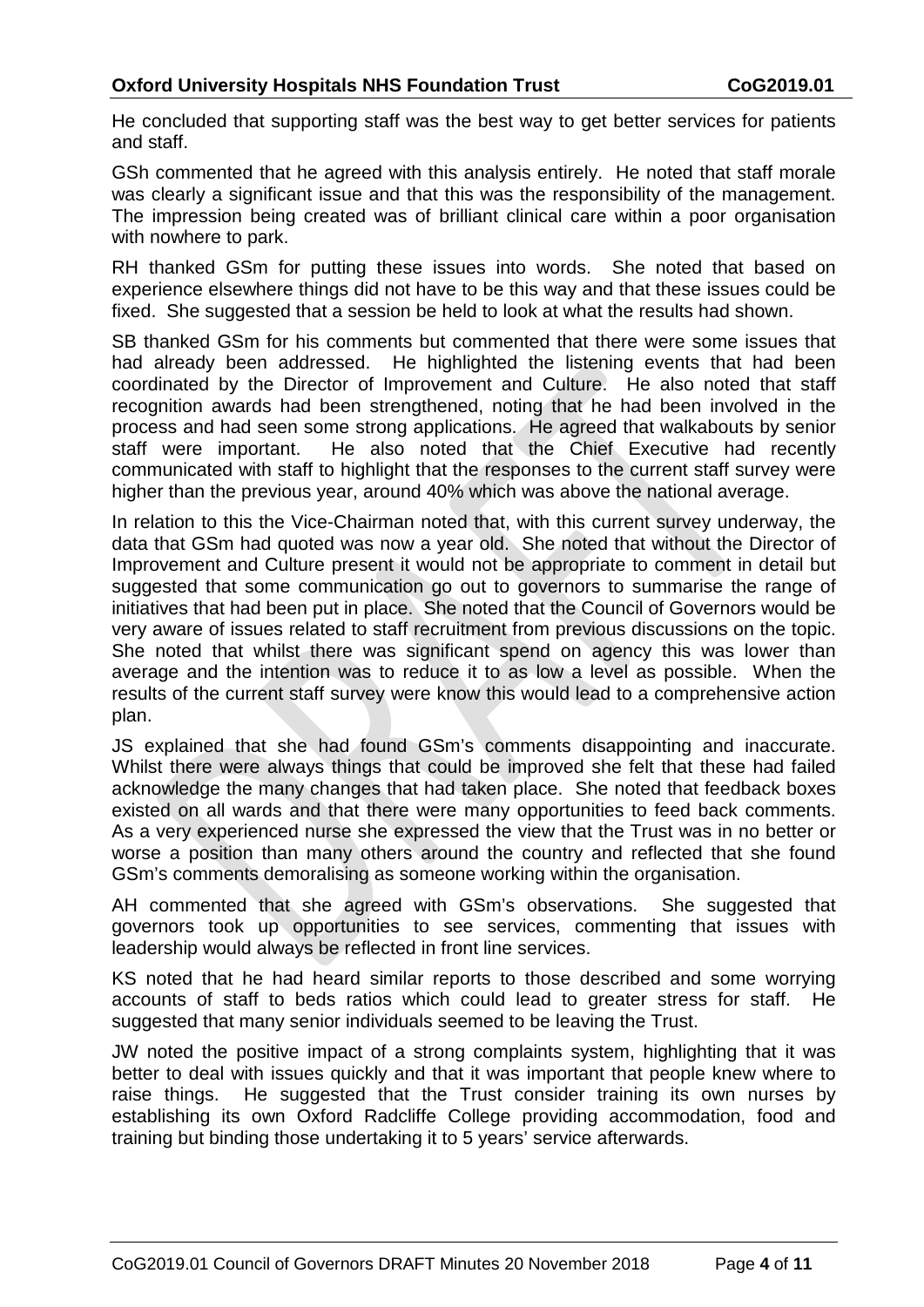In concluding comments GS emphasised that he could not be more positive about frontline staff and said that he hoped that the discussion had provided a shopping list of good suggestions.

The Vice-Chairman proposed that further information be brought to governors through the Performance, Workforce and Finance Committee initially. She suggested that the Council be given the opportunity to understand any further recommendations being brought forward following publication of the current survey results.

#### **Action: NS / JDr**

### **The Council noted the report provided by the Healthwatch Chair.**

#### **CoG18/11/06 Guidance to the Council of Governors on the Appointment of a New Trust Chair**

Graham Lawrence was asked to provide his views and guidance regarding the process for the appointment of the new Trust Chair. GL explained that he was a consultant with DAC Beechcroft and that he provided advice to the Trust on legal and other matters, noting that he was a chartered company secretary and not a lawyer and had previously acted as the Company Secretary for a Trust.

GL explained that he had discussed the process in place with Susan Young and had reviewed relevant reports on it. He had been asked to express a view on the robustness of the process in order to support the Council of Governors in its decision.

He noted that OUH was one of the largest NHS Trusts in the country and that this was a very important role. He commented, however, that he felt that the process in place was a very robust one indeed. He explained that he had previously been asked to design a process from scratch based on a Trust's Constitution and that this had been almost identical to the one being followed by OUH. He commented that the OUH process was in some respects stronger. In particular he commended the provision of specific training for the Panel and noted that it was wise to have input from NHSI and the University of Oxford as key stakeholders. In addition, he noted that he was impressed by the use of values-based interviewing which he noted to be relatively unusual in the selection of chairs and non-executives but which he regarded as hugely beneficial.

GL noted that the process had been approved by the Council of Governors and suggested that if this was followed as described then it should put the Council in a strong position to receive a recommendation from the Panel with confidence.

AT commented that it was helpful to receive this assurance. She noted that the last meeting of the Council in private had included discussion of the next stage of the process and, in particular, how the final decision was to be taken and the extent to which the Council could rely on the recommendation of the Appointment Panel.

GL explained that it could be difficult to take a decision when individuals have not seen first hand the information available to the panel through the recruitment and interview process. He emphasised that the important point was have a strong process in place, to ensure that this was followed and to take external expert advice where relevant. The last point would include advice from an experienced search firm. He commented that such arrangements should provide significant confidence regarding the final recommendation.

GL suggested that it was important that the Council received sufficient information but noted that there was a balance to be struck as some of this was likely to be sensitive.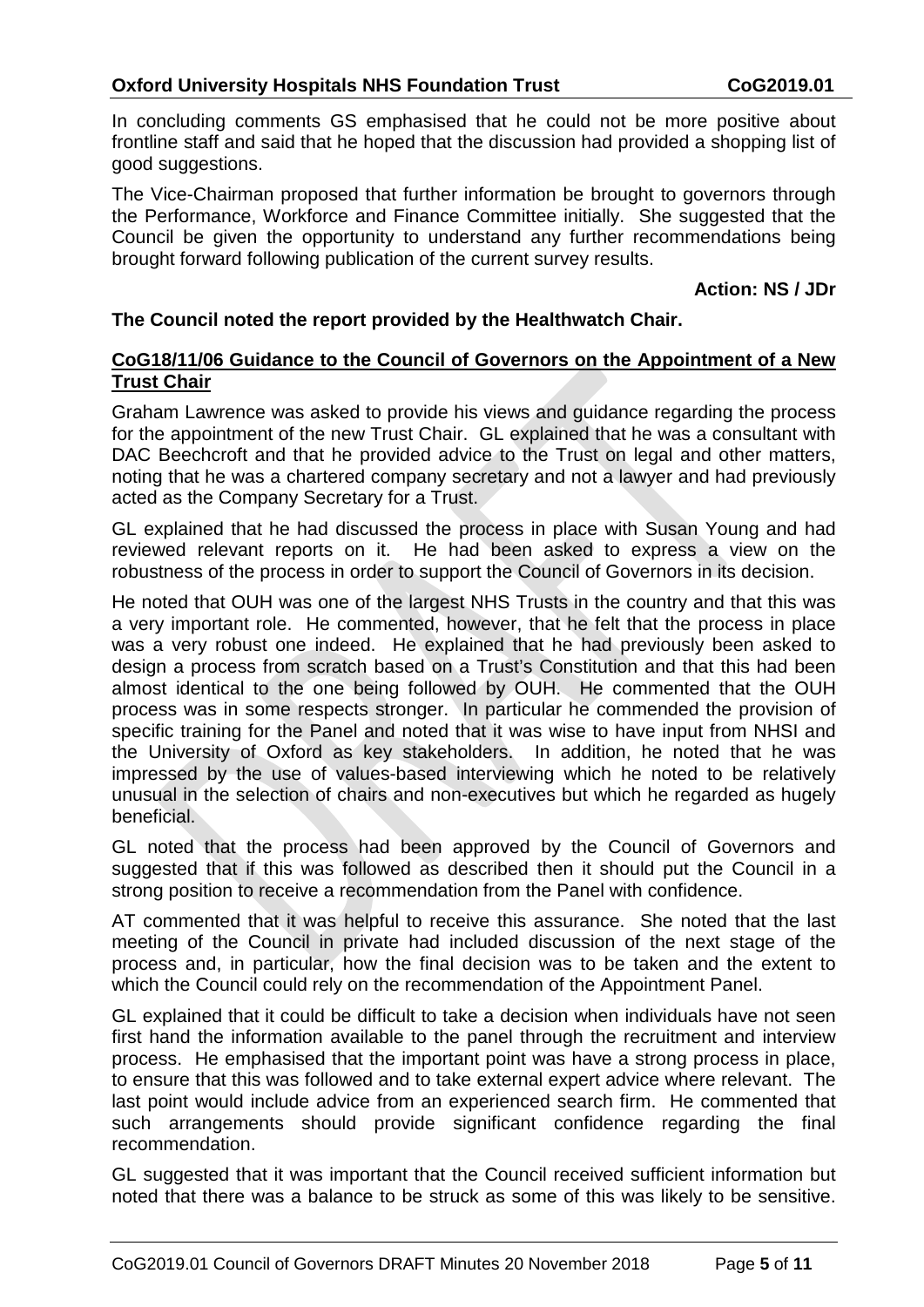The Council would wish to understand why the decision was taken and why the candidate was the correct one. He noted that this was a standard element of corporate governance as, for example, not all Board members can be on all committees and so needed to receive assurance that a robust process had been followed.

DR commented that this was helpful and should shape the Council's expectations of the information to be included in the final report.

JW asked GL to comment on the Council's ability to delegate its powers in this situation. GL explained that the law was clear that the decision to appoint was for the Council but that the Council could form a committee to advise it and that this was what had been done in this instance. The Panel could not, however, take the decision on behalf of the Council.

AH commented that there was a requirement to focus on improving diversity whilst still making a decision based on appointing the best and most competent person. AT assured the Council that the Panel had made every effort to identify as broad a range of candidates as possible.

AH also asked about the use of focus groups in the process and asked how they would be facilitated and how information would be fed back to the Panel. SY explained that these provided an opportunity for candidates to have discussions with key individuals beyond those on the Panel itself, including non-executives, executive directors, stakeholder representatives, governors and staff. These pre-meetings could influence the final questions put to candidates and would be jointly facilitated by a member of the group and a member of the HR team.

**The Council noted the assurance and guidance provided by Mr Lawrence in relation to the appointment process.**

### **CoG18/11/07 Constitutional Requirements regarding Governor Attendance and Code of Conduct**

This item was provided for information to provide governors with a reminder of the constitutional guidance regarding governor attendance at Council meetings.

KS asked it the Code of Conduct had recently been reviewed and the Deputy Head of Corporate Governance clarified that this had been in its current form since its initial approval by the Council. He clarified that the elements related to the removal of a governor on the basis of their attendance record formed part of the Constitution rather than the Code of Conduct.

KS highlighted the principle of openness and transparency to be followed and expressed concern that there was a degree of selectivity in the material included in the media round up. CR explained that this could not be entirely comprehensive and was intended to give a flavour of key issues. NS noted that it was prepared primarily for the Board and was shared with governors as a courtesy.

MHa asked how in practical terms matters such as governor attendance could be considered by governors as it was not clear what process existed for this.

GL explained that there were a range of possible ways to do this and noted the importance of the approach being proportionate. He suggested that it would normally be possible to have a short, simple investigation, usually led by the Chairman and involving the Lead Governor and one or two other governors to consider evidence with support from the Trust Secretary. He counselled against a "one size fits all" approach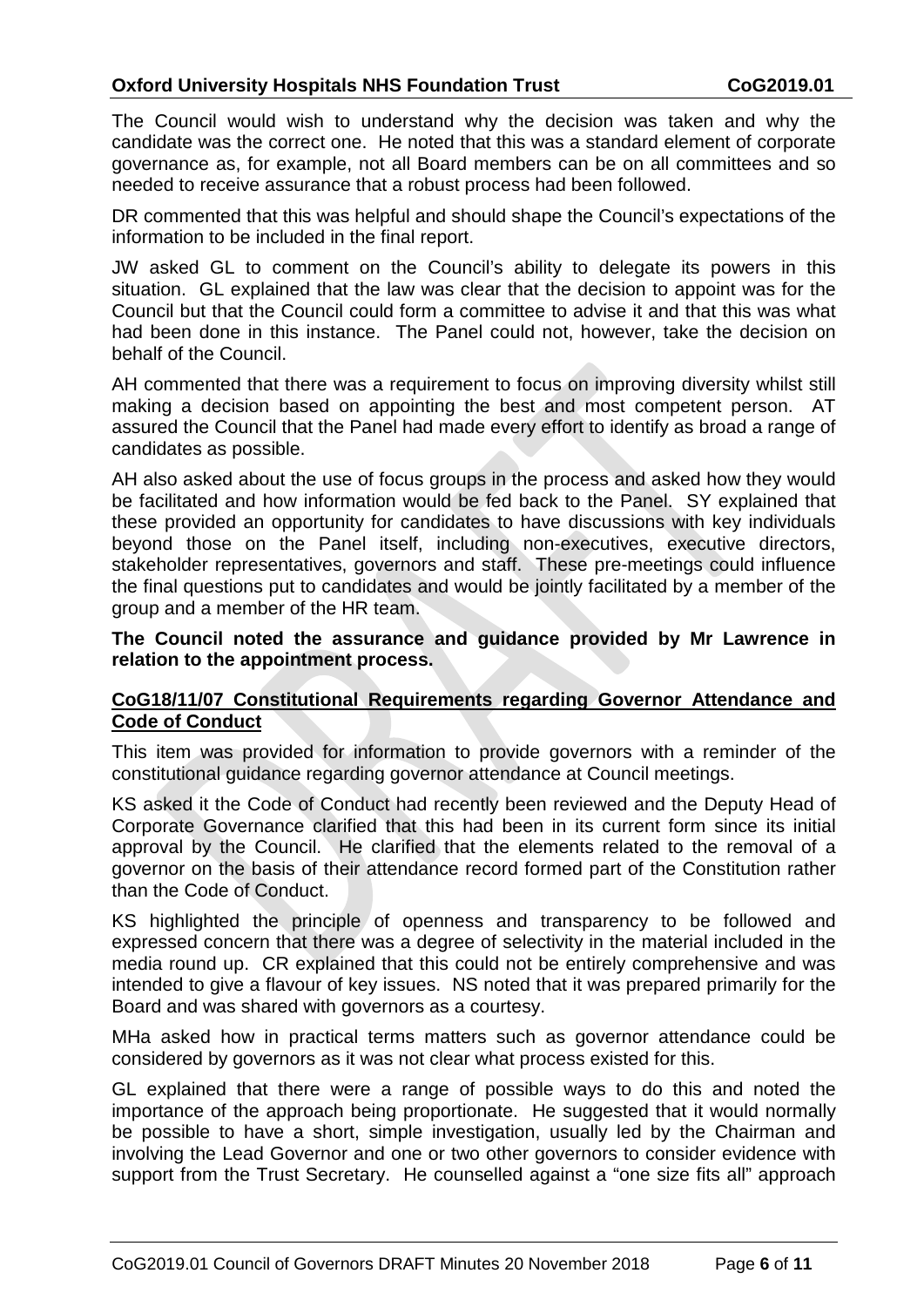and no noted that a process as he described was not currently included in the Constitution and would therefore need the approval of the Council and Board.

#### **Action: NS**

AH suggested that the Council needed to see an attendance record so as to be aware of a breach of the constitutional requirements having occurred. GL highlighted that absences could on occasion be for confidential personal reasons and that the appropriate approach would be for the Corporate Governance Team to highlight these issues to the Chairman initially. Relevant information could then be brought to the Council in an appropriately sensitive way.

RH asked whether nominated governors would be held to the same standard as elected and suggested that organisations might consider having a substitute.

GSh commented that he was the replacement for a predecessor who had attended no meetings and that constituents were not being properly represented in this situation. He suggested that a clear process should be in place which could be activated early.

DR endorsed the points that had been made about an appropriate process, suggesting that there could be a range of reasons for absence and that it was important that the Chairman understood these. He suggested that nominated governors would wish to maximise the value of their contribution to meetings and that the results of absences in terms of deficits of representation should be considered.

#### **The Council noted the requirements of the Constitution and the obligations of governors under the Code of Conduct.**

### **CoG18/11/08 Auditors Report to the Governors on the Annual Accounts 2017/2018**

The Interim Associate Director of Financial Services was in attendance to present this report. He confirmed that the auditors had provided an unqualified view on the financial statements and that they had no matter to report on remuneration or staffing. Consistency had been confirmed between the annual accounts and the annual report. MB explained that an unqualified opinion with no matters to report was the report that the Trust would hope for.

MHa asked about the reference to tolerances on p3 of the document, noting that £300k seemed a very large level of tolerance. MB explained that in the context of an organisation with a turnover of £1b this was regarded as a relatively small amount. He explained that the auditor was giving an opinion as to whether the accounts were a true and fair reflection and would report areas where issues were found but would not require alternations to the accounts where the figure was below this tolerance.

#### **The Council noted the auditors' report on the Annual Accounts.**

## **CoG18/11/09 Auditors Report to the Governors on the Quality Report**

It was noted that any questions or observations on this report could be taken back for further comment outside of the meeting if required.

AH asked to what extent the Trust's financial position was regarded as a significant risk to quality. AT commented on the financial position as Chair of the Trust's Audit Committee and Interim Chair of the Finance and Performance Committee. She noted that this was an area where there were challenges for the NHS overall and which was specifically covered by the NHSI undertakings with a requirement to deliver the Trust's agreed control total. She noted that the Trust was current ahead of plan but that the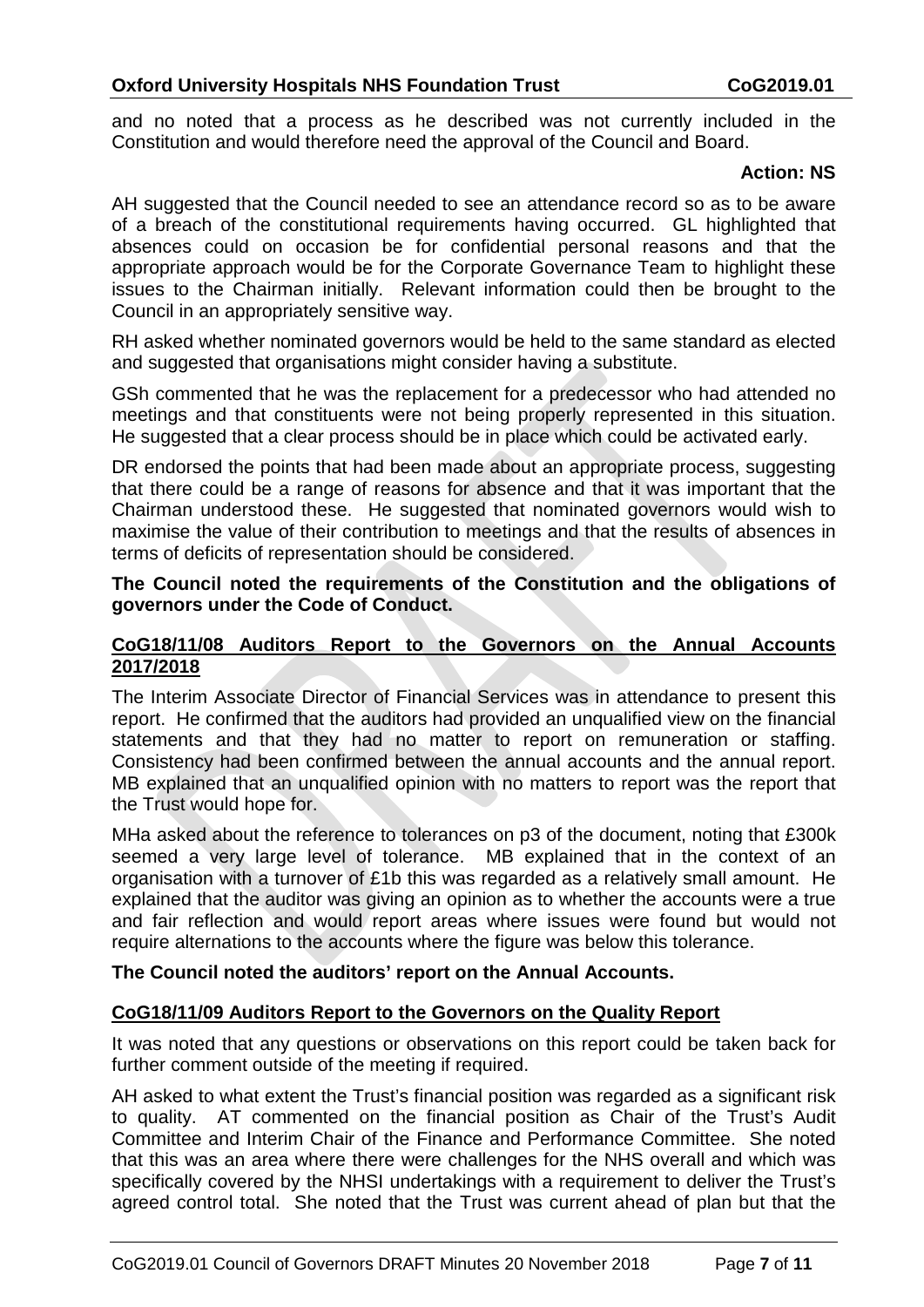winter period could present challenges and that the Board and Trust would continue to give these issues its utmost focus. It was recognised that the process of quality impact assessment needed to continue to be used to assess proposals in the context of financial challenges.

#### **The Council noted the auditors' report on the Quality Report.**

#### **CoG18/11/10 Update from Young People's Executive**

This item was deferred as no Young People's Governor was present.

#### **CoG18/11/11 Reports from Committees of the Council**

#### Patient Experience, Membership and Quality Committee

The Chair of the Committee presented this report, explaining that governors had been provided with the approved minutes from the May meeting along with a report of activities in July when the Committee had met with a focus on the Children's Hospital. This had included seeing the video that members of the Young People's Executive had developed for children coming to hospital for surgery and hearing about the Ready Steady Go transition programme for the shift from children's to adult services.

SJD explained that the Committee had received a report from the chair of the Quality Committee who had emphasised the importance of maintaining focus on hand hygiene as a key element of infection control. He had also noted the work that was being doen to reduce pressure ulcers and changes that had occurred in how these were defined and reported. He had explained that a study was currently underway to explore how to prevent pressure ulcers caused by medical devices. The Committee had heard that the figure for patients receiving appropriate prophylaxis for VTE had risen to 98% and was above 95% standard. He also assured the Committee that scrutiny continued on staff shortages and the impact of these with continued focus on the measures being taken to recruit more staff and to maintain staff morale in the context of the quality impact this had on patient care.

SJD commended the reports that had been received from the Patient Experience Team. This had included reporting on the Friends and Family Test which governors were reminded had been the area selected for audit by the Council of Governors. 96% of inpatients had recommended the Trust as a place to receive care along with 88% of Emergency Department attendees and 98% of outpatients. These figures were above or in line with national averages with staff attitude a common theme where concerns had been raised.

The Committee had received an update on action plans following the National Children's Survey. It also heard about improvements to the process for overseeing the production of patient information leaflets and the importance of using interpreters to speak to patients where required rather than having friends or family translate due to safeguarding risks. The Committee heard about the positive reactions of patients and staff to the new open visiting initiative and also learnt about the dementia cafes that were being run by the Patient Experience Team.

SJD explained that an update had been received following the recent governor elections which had noted that improvements had been made since the 2017 elections with a number of issues resolved. Caroline Rouse had informed the Committee that turnout had been 11.61% overall, an increase on the previous year and above the 10% target set by UK Engage.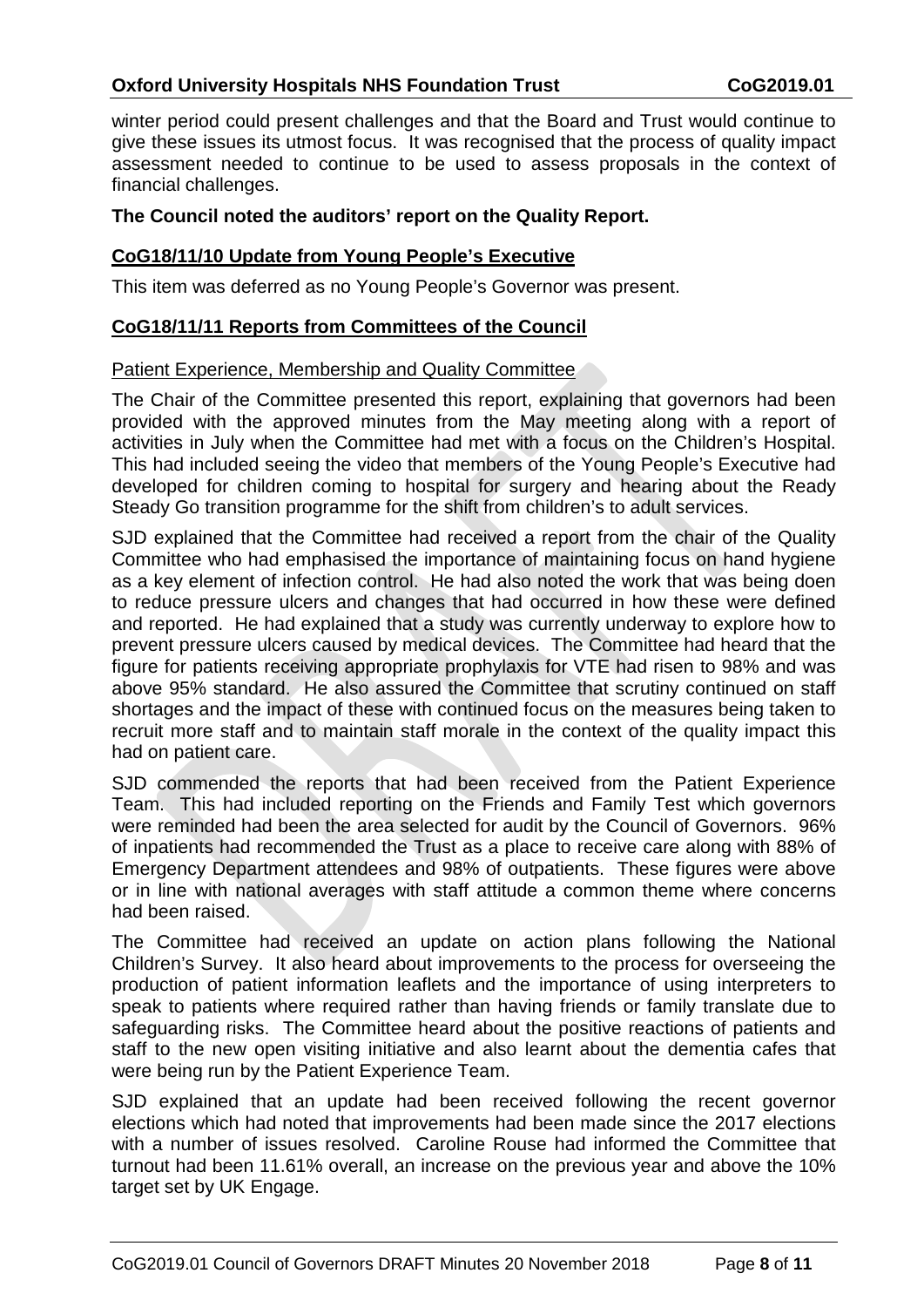The Committee was to meet again that week and would review its performance and make plans for the following year.

### **The Council noted the report from the Patient Experience, Membership and Quality Committee.**

### Performance, Workforce and Finance Committee

CG presented this report from the Committee, explaining that it had last met in July and had received a report from the Chief Information and Digital Officer regarding the NHSI undertakings. CG noted that the Council itself had since been further updated on these matters.

The Committee Chair explained that the September meeting had been stood down and that the Committee was to meet again the following week with the agenda to include additional detail on the Winter Plan.

#### **The Council noted the report from the Performance, Workforce and Finance Committee.**

#### Remuneration, Nominations and Appointments Committee

The Deputy Head of Corporate Governance noted that the relevant items had all been discussed by the full Council at its meeting on 30 October as follows:

- A recommendation for the appointment of the Trust Vice-Chairman which the Council had approved;
- Proposals for recruitment to current Non-Executive Director vacancies which had also been approved; and
- An update on the process for appointment of the Trust Chair

## **CoG18/11/12 Membership of Council of Governors Committees**

The Deputy Head of Corporate Governance introduced this paper which outlined the current memberships of the three established committees of the Council of Governors, highlighting those areas where volunteers to become members would be of particular assistance in maintaining their effectiveness and inviting governors to express an interest in joining them.

SW explained that she was continuing her work with the Nuffield Orthopaedic Centre through work on three committees and noted that on this basis she felt that she would not be able to take on an additional commitment to one of the Council's committees.

MHa noted that, based on his work on the PWF Committee, he felt that this was enormously helpful as a governor in being closer to management decisions and understanding how the Trust operates. He was concerned by possible external perceptions of a manager / staff divide with the former seen only negatively and the latter positively. He noted that participation in these committees assisted in making more informed comment in discussions on the basis of facts rather than generalities.

MB expressed his willingness to put himself forward for membership of the Patient Experience, Membership and Quality Committee. Other governors were asked to consider whether they might also wish to volunteer to join one of the committees.

#### **The Council noted this update on the Council's Committees.**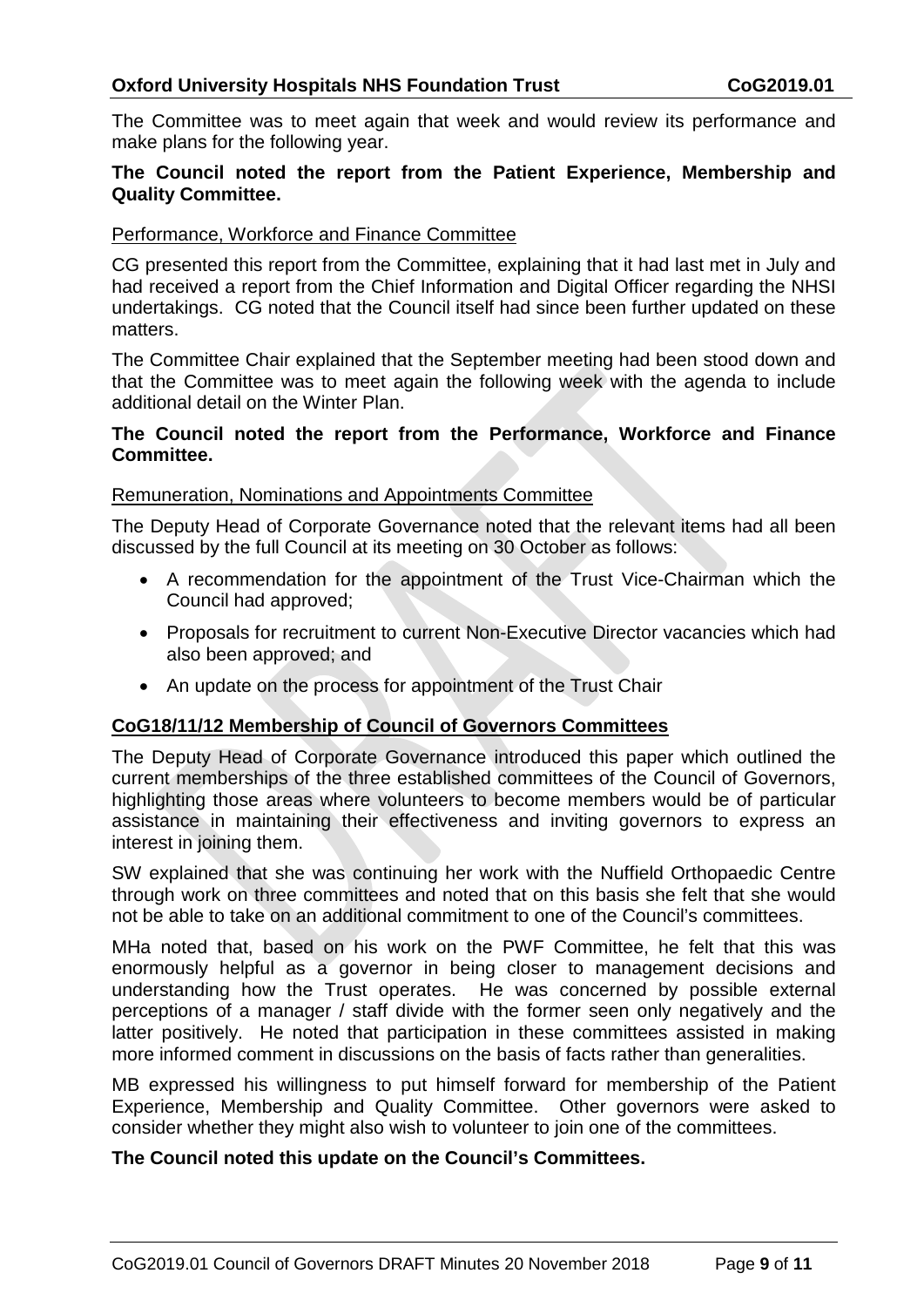## **CoG18/11/13 Appointment of the Lead Governor**

The Deputy Head of Corporate Governance introduced this paper which explained that the current Lead Governor had been elected for a term of one year of office lasting until 1 December 2018 and that an election to the role of Lead Governor would be triggered by the expiry of that term. The paper presented set out the mechanism by which it was proposed to hold an election to the role of Lead Governor.

Governors considered the proposal that the term of office for the Lead Governor be extended to two years. AH suggested that she would support this as she recognised that it could take time to gain confidence in the role. She also asked whether it was agreed that only public governors would be eligible for the role.

MHa suggested that a two year term would not make a difference and that it was beneficial to have an annual process of confirmation to ensure the credibility of the individual undertaking the role.

NS clarified that there was no constitutional reason for staff or nominated governors not to put themselves forward. However, the Council had on previous occasions taken the view that the Lead Governor should be a public governor.

RH suggested that there could be a conflict of interest for a staff governor as Lead Governor if there was a requirement to report concerns to NHSI.

CG noted that the role of Lead Governor had evolved since she had taken it on and suggested that she would encourage the idea of an annual vote as a way to ensure that the Council had confidence in the Lead Governor. She suggested that any governor should be free to stand in line with the Constitution but she observed that staff often contacted her because she wasn't a member of staff and they therefore felt freer to speak openly.

**The Council agreed that the existing Lead Governor continue in the role until such time as the appointment process was complete in order to prevent a temporary vacancy in the role.**

**It also agreed that, in line with previous practice, the mechanism for election to the role of Lead Governor be by secret postal ballot (employing a 'double envelope' process, to ensure that the identities of those voting for each candidate remained secret from Trust staff).**

**The Council confirmed that the term of office for the Lead Governor should remain at one year. It was further agreed that self-nominations, accompanied by a brief supporting statement, should be received by email by 30 November, 2018.**

NS confirmed that the supporting statements would be circulated electronically and also included in ballot packs.

#### **CoG18/11/14 Lead Governor's Business**

CG noted that there were currently staffing pressures in the Corporate Governance Office and thanked NS and Marilyn Rackstraw for their support.

She noted that issues for discussion at future seminars that had been raised by fellow governors were consent and patient data as well as commercial partnerships and the governance arrangements related to these.

CG also highlighted that discussions at the Board the previous week had included a significant amount of positive news. Governors were reminded that all of the public